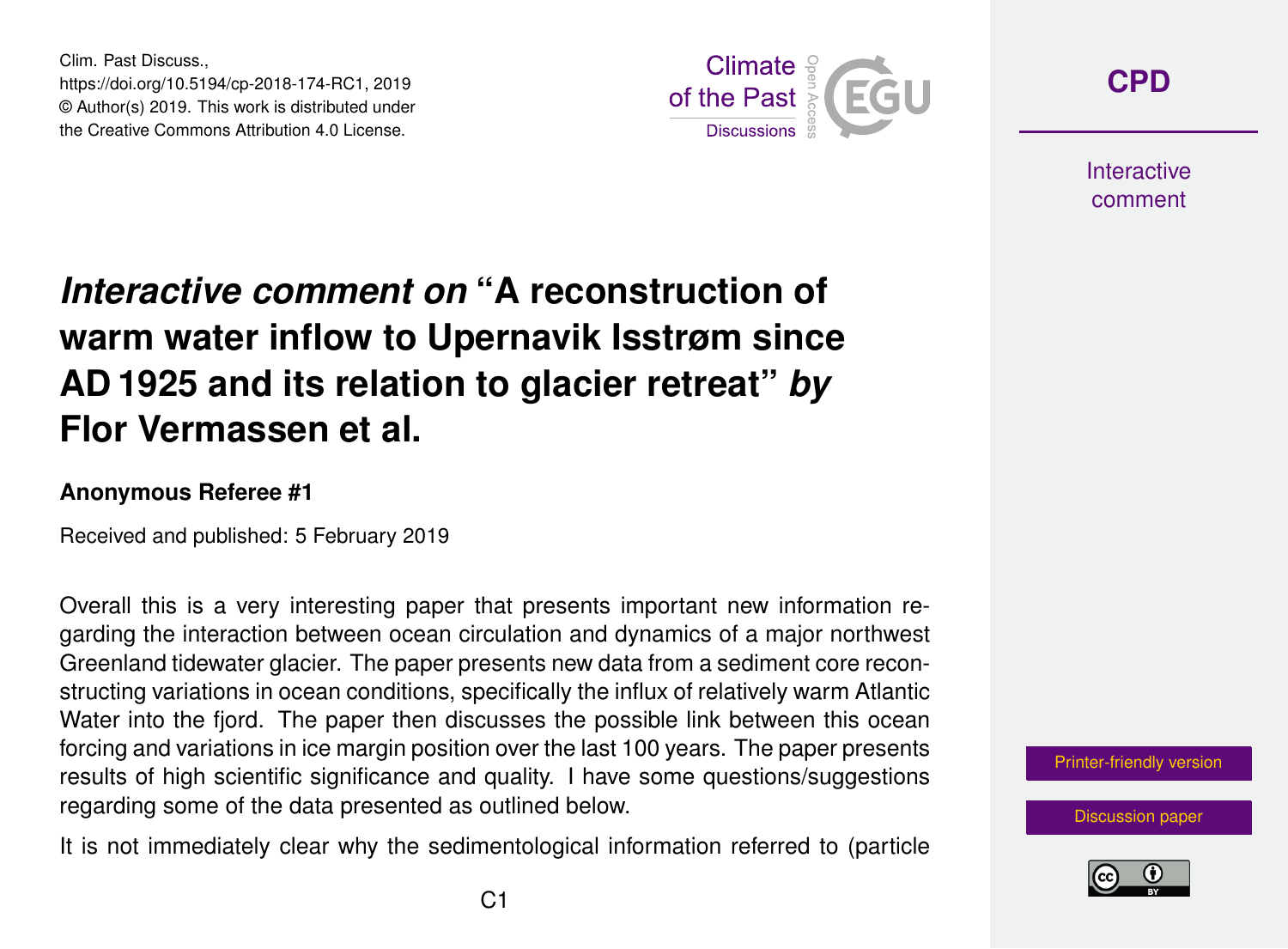size and IRD) has not been presented in this paper also. This data is often used to interpret glacier retreat rates – I suspect it would make for a much stronger final paper by combining with the faunal data. There may end up being overlap with paper submitted to Journal of Quaternary Science referred to in the manuscript.

A key aspect of this paper is the use for benthic foraminiferal data to interpret changes in bottom water conditions – specifically changes in relative importance of Atlantic Water flux across the shelf. The paper classifies the benthic foraminifera species into groups linked to bottom water conditions based on published studies (Atlantic influenced, Arctic and Indifferent). This is presented in a supplementary table. However, it is not always clear what the rationale for the choice of grouping is as for some species there is more than one potential group designation suggested in the literature. As this is such a key element of the paper I think it would be useful if the groupings and rationale were presented as part of the main paper. Or, alternatively, at least have a table in the main paper with species composition of the three groups stated, then refer to Supp Info for the more detailed rationale.

Presentation of the foraminiferal data. As above this is a fundamental part of the paper and the key interpretation and conclusions are based on the presentation of foraminiferal data. Calcareous foraminifera are presented separately from agglutinated species (Figure 5), however, the % calculation is based on the combined counts of calcareous and agglutinated specimens. As acknowledged in the paper the calcareous species are influenced by dissolution (most severely between 10 and 25 cm). Hence the relative proportions of the various species will be strongly influenced by preservation of the calcareous fauna rather than by bottom water preference. It would make sense to at least present an additional set of graphs showing the % abundance of agglutinated species based on agglutinated counts only. This would remove the influence of dissolution and would make trends in the proportion of Atlantic influenced vs Arctic influenced species clearer to identify. The same could be tried with the calcareous assemblage, though for parts of the core there would not be enough specimens to

## **[CPD](https://www.clim-past-discuss.net/)**

Interactive comment

[Printer-friendly version](https://www.clim-past-discuss.net/cp-2018-174/cp-2018-174-RC1-print.pdf)

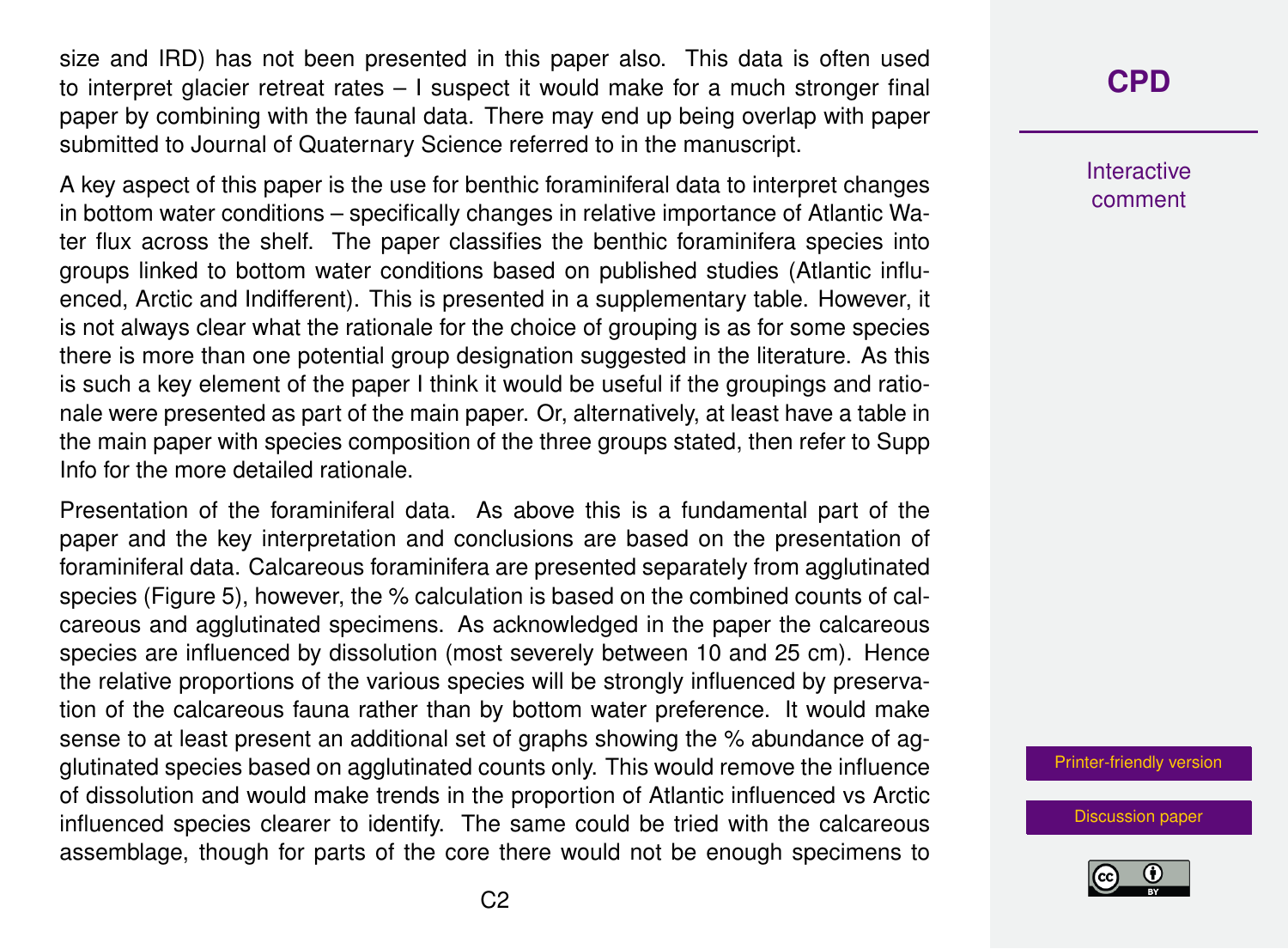present a robust % curve. If these plots do not show any clear/useful trends, then they could at least be included in the Supp Info section so that interested readers could see that the analysis had been done.

PCA analysis – linked to the point above, this seems to be largely driven by preservation. Group 1 is composed of entirely calcareous species (including a mix of Atlantic and Arctic water indicators) and Group 2 is entirely agglutinated species (also including a mix of Atlantic and Arctic indicators). This should be made clear in the paper. Based on this surely the PCA results simply show that foraminiferal preservation is a key control, certainly for PC1 at least. It would be interesting to try running PCA on the separated agglutinated fauna alone. This might actually provide more useful ecological information.

The key conclusion based on the faunal data is that bottom water conditions control dissolution – increased dissolution of calcareous fauna during times of colder Arctic Water influence, then reduced dissolution during periods of stronger Atlantic Water influx. This makes sense, but ought to also consider possible influence of sedimentation rate – increased sedimentation rate will lead to improved preservation of calcareous fauna (buried before dissolve). This has been identified from studies immediately in front of Jakobhavns Isbrae in Disko Bay (Lloyd et al 2005 and Lloyd 2006). You may conclude that sedimentation rate does not vary in your core, but I think this possibility ought to be presented.

I don't think these considerations will change the actual interpretation and conclusions of the paper, I think these are valid and generally supported by the data. Some of the points outlined above might help support your conclusions.

Section 5.2. Comparison with climatic records. This discussion is essentially based on the % Calcareous Fauna (ie preservation, Figure 7b). The manuscript suggests warm bottom waters during 1920-1960, but the basal sample from 1925 actually has a very low calcareous abundance (10%). This should be classified as cold water indicating. . .

Interactive comment

[Printer-friendly version](https://www.clim-past-discuss.net/cp-2018-174/cp-2018-174-RC1-print.pdf)